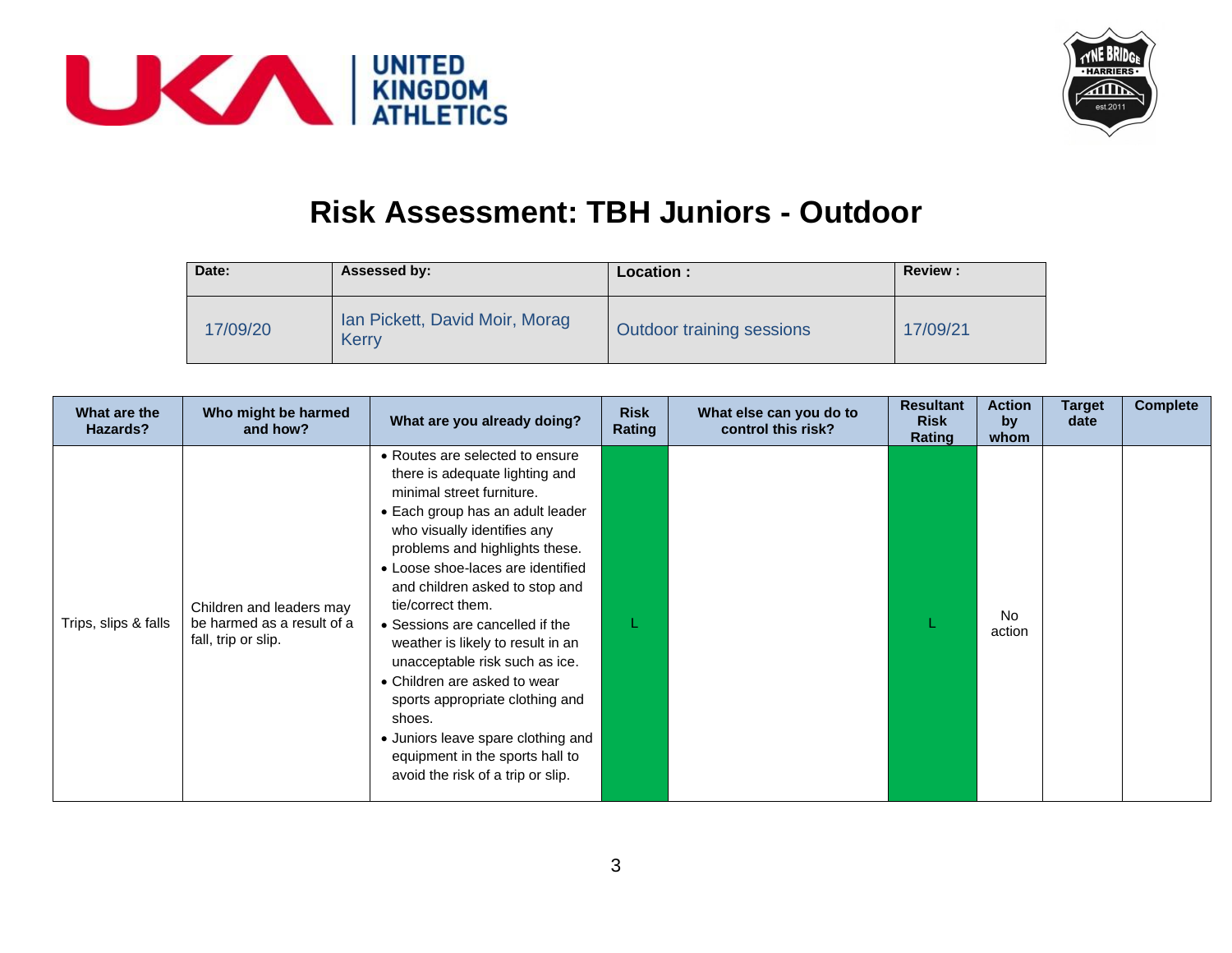



| Sporting injury                            | Children may be injured as<br>a result of over-exertion or<br>inappropriate training<br>session.                                                    | • Children are grouped into ability<br>set to ensure that they are<br>training at an appropriate level.<br>• All sessions are organised by<br>someone with an appropriate<br>Coaching qualification.<br>• Additional leaders and<br>volunteers provide support to<br>provide additional care to<br>children who are struggling.<br>• Children will be coached<br>according to the UKA 1:12<br>guidance ratio to ensure<br>adequate supervision. |  | No.<br>action       |  |
|--------------------------------------------|-----------------------------------------------------------------------------------------------------------------------------------------------------|-------------------------------------------------------------------------------------------------------------------------------------------------------------------------------------------------------------------------------------------------------------------------------------------------------------------------------------------------------------------------------------------------------------------------------------------------|--|---------------------|--|
| Collisions &<br>impacts                    | Children may be injured as<br>a result of running in to<br>objects or other children.                                                               | • Coaches and leaders organise<br>sessions so they minimise the<br>risk of child/child contact.                                                                                                                                                                                                                                                                                                                                                 |  | No<br>action        |  |
| Apparatus,<br>equipment                    | Children and leaders could<br>be injured as a result of a<br>failure of a piece of<br>sporting equipment.                                           | • Coaches organise the sessions<br>and ensure that only<br>appropriate equipment is used<br>by the children.<br>• Equipment is inspected as it is<br>used to ensure there are no<br>immediate signs of wear and<br>tear or failure.                                                                                                                                                                                                             |  | <b>No</b><br>action |  |
| Emergency<br>evacuation (eg<br>fire alarm) | Children, leaders or<br>parents could be injured as<br>a result of an emergency or<br>may not receive adequate<br>treatment if there is a<br>delay. | • Mobile phones are carried by<br>leaders to summon emergency<br>services whilst out training, and<br>also to contact each other<br>(leader contact list shared<br>amongst leaders)<br>• Annual Fire Evacuation drill held<br>at NHSG                                                                                                                                                                                                           |  | No<br>action        |  |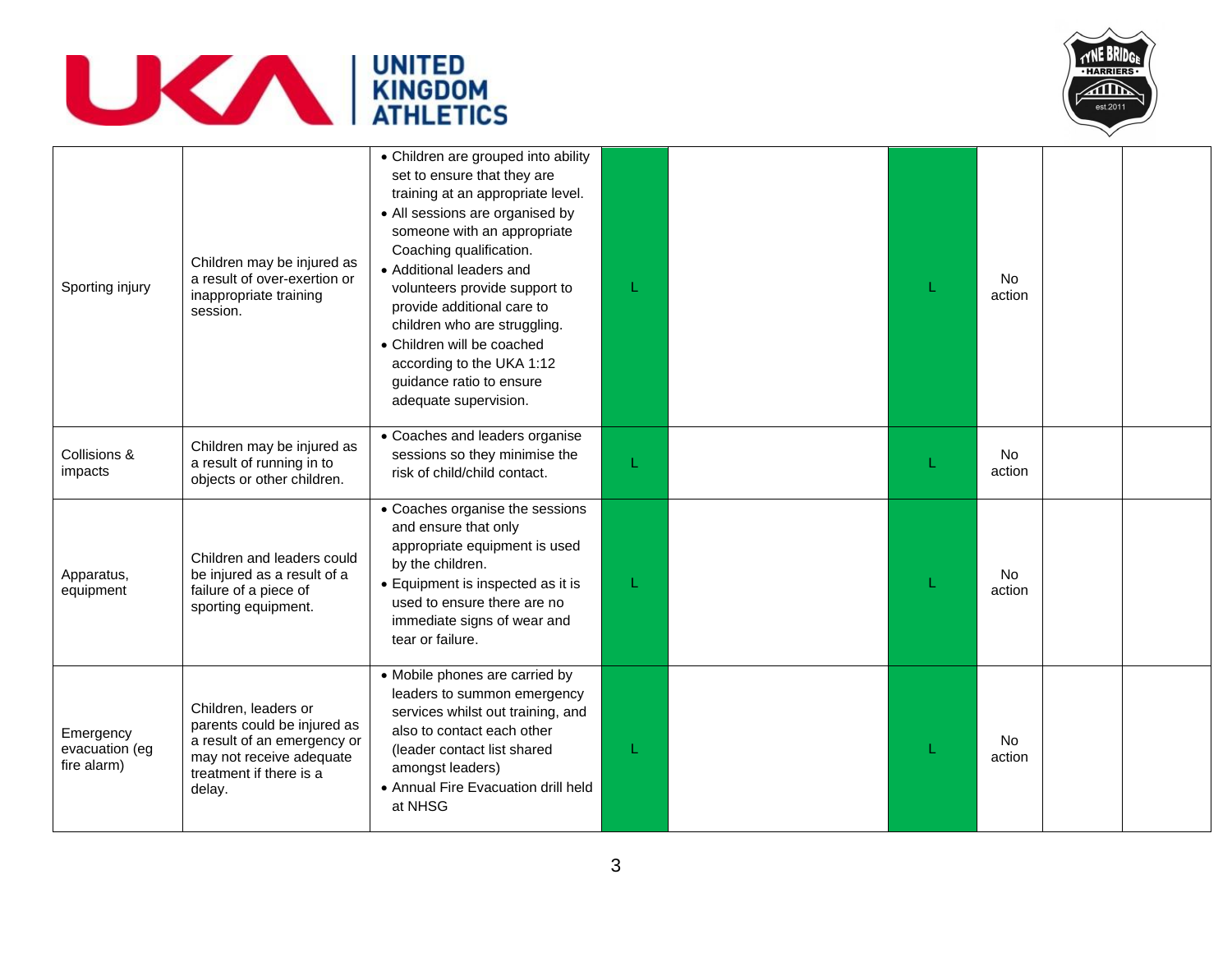



| Safeguarding                  | Children could be exposed<br>to physical or mental abuse<br>as a result of inappropriate<br>actions by a coach, leader,<br>parent or other junior.                                  | • All coaches and leaders to be<br>DBS checked by UKA.<br>• All parent helpers to sign a<br>personal declaration form<br>sharing any relevant<br>information.<br>• No children will be coached on<br>a 1-2-1 basis.<br>• Children under the age of 8 will<br>need to have a parent present.<br>• Coaches and leaders to<br>undergo safeguarding training<br>as part of their qualifications.<br>• Children not to be accompanied<br>to bathrooms and must be<br>independent in their use or have<br>a parent/guardian available.<br>• Social media policy in place |   |  | <b>No</b><br>action |  |
|-------------------------------|-------------------------------------------------------------------------------------------------------------------------------------------------------------------------------------|--------------------------------------------------------------------------------------------------------------------------------------------------------------------------------------------------------------------------------------------------------------------------------------------------------------------------------------------------------------------------------------------------------------------------------------------------------------------------------------------------------------------------------------------------------------------|---|--|---------------------|--|
| <b>First Aid</b><br>treatment | Children could be harmed<br>as a result of not having<br>necessary medical aid<br>such asthma inhalers or<br>they could receive<br>inappropriate treatment<br>(allergic shock etc). | • Details of allergies / medical<br>conditions asked for on first trial<br>session, then again on the<br>membership form. Juniors and<br>parents told to bring inhalers or<br>other medication to training<br>sessions if required.<br>• Leaders will be asked if they<br>would be willing to obtain a first<br>aiders qualification (paid for by<br>TBH)                                                                                                                                                                                                          |   |  | No<br>action        |  |
| Vehicle traffic               | Children could experience<br>an impact with a vehicle.                                                                                                                              | • Routes are selected that require<br>the minimum amount of road<br>crossing.<br>· Juniors don't train on open<br>roads                                                                                                                                                                                                                                                                                                                                                                                                                                            | L |  | <b>No</b><br>action |  |